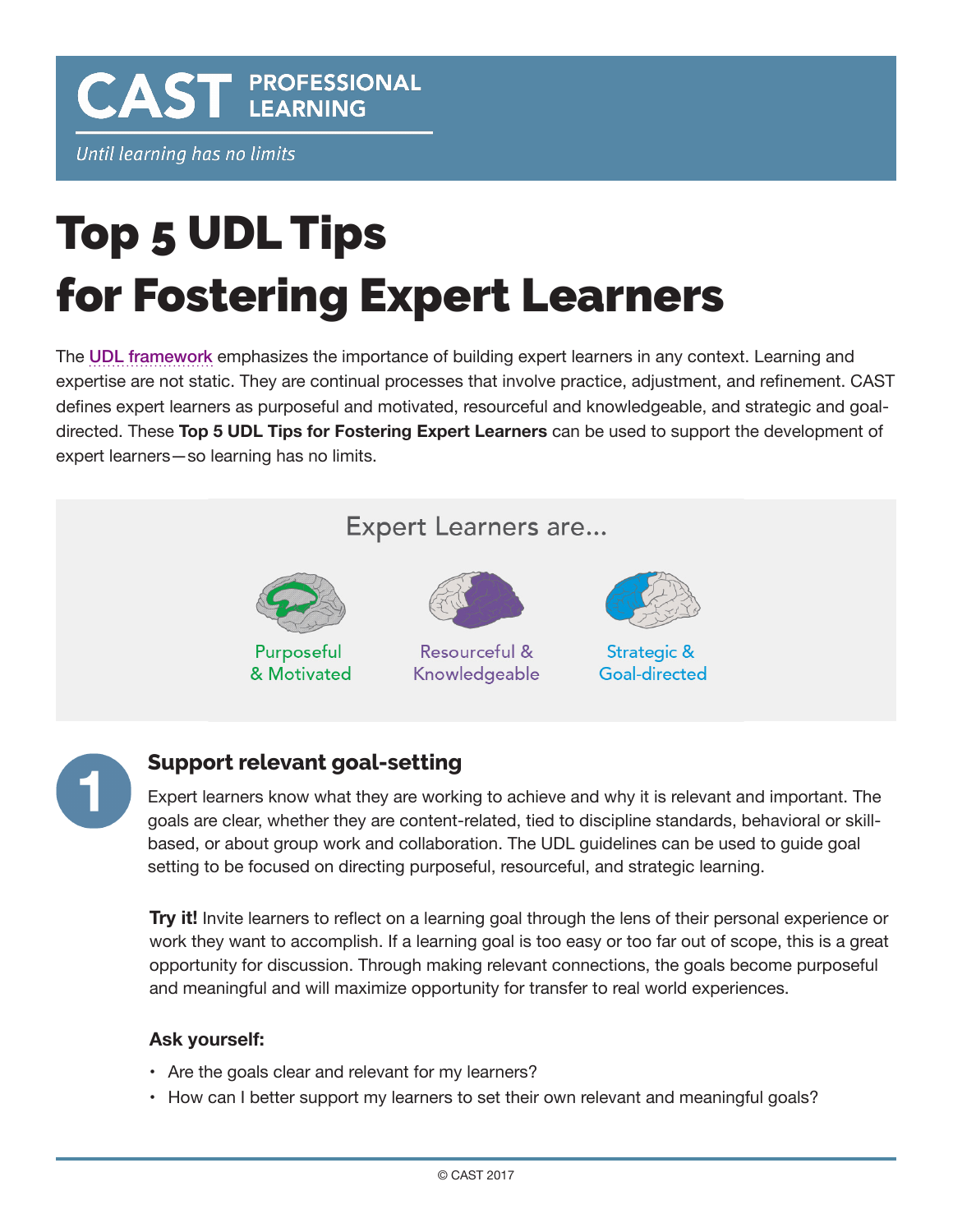

## **Communicate high expectations for all and recognize variability**

Expert learners go for gold! Encourage high expectations for all learners and recognize that each will progress in a unique way toward achieving the goals. Expert learners know how to use relevant resources in service of rigorous goals and can reflect on choices made- adjusting strategies and choices to reduce barriers to learning.

**Try it!** Use wise [feedback](http://www.interventioncentral.org/student_motivation_wise_feedback) that lets all learners know they are capable of achieving the high expectations. For example, you may say, "I realize this is a challenge and I am confident you can use the resources available to reach this goal." Use the [UDL Guidelines](http://www.udlcenter.org/aboutudl/udlguidelines_theorypractice) to help think of ways to offer options for engagement, representation, and action & expression to support the variability of your learners.

#### **Ask yourself:**

- Have I communicated consistent, high expectations for all learners?
- Have I supported my students to set high expectations for themselves?
- What resources have I made available in the learning environment for learners to use for engagement, representation, and action & expression?



### **Promote disciplinary expertise**

Expert learning differs across disciplines as there are specific practices, habits of mind, and commitments unique to each content area. For example, writing and thinking like a scientist is different from writing and thinking like a historian. Expert learners are purposeful and motivated, resourceful and knowledgeable, and strategic and goal-directed in particular, discipline-specific ways.

**Try it!** Clarify distinguishing features of disciplinary experts in your domain. Discuss and highlight how disciplinary experts engage in their discipline. What are the practices, habits of mind, and commitments that students need to develop in order to actually *do* the discipline?

#### **Ask yourself:**

- Have I defined and shared disciplinary expertise in my domain?
- In what ways are there opportunities for learners to become purposeful, resourceful, and strategic in the different disciplines I teach?